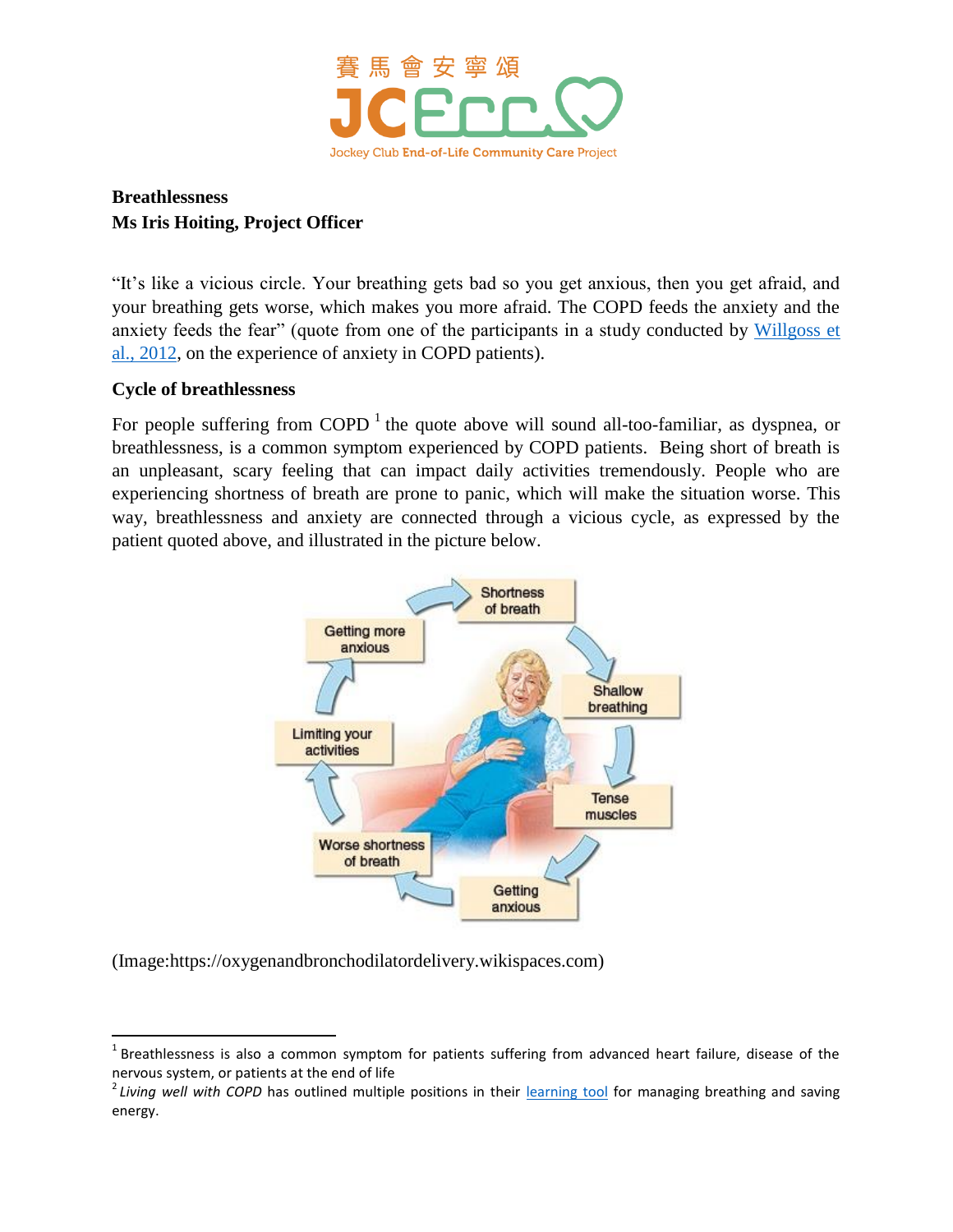

#### **What can you do?**

Some suggestions that may prevent sudden breathlessness are: 1) Try changing your position<sup>2</sup> to make it easier for you to breath, 2) Take some rest in between activities, to prevent yourself from getting out of breath, or, 3) if talking is hard for you when you notice that you are feeling short of breath, agree upon a signal with your family members that indicates you are out of breath and that you need help.

Planning and strategizing your actions when experiencing breathlessness, and preventing it from getting worse, is very important<sup>3</sup>. To help you with this, health providers often work with a COPD action plan, which will be filled out for, and together with, each patient.  $4\overline{ }$ 

Besides having an action plan ready, we have listed some easy breathing techniques below that may help you overcome your breathlessness, and may prevent a sudden breathlessness crisis:

## **a) Pursed lip breathing**

Whenever you find yourself being short of breath, pursed lip breathing requires three easy steps that can help slow down the pace of breathing.

- 1. Breathe in through your nose.
- 2. Purse your lips.

 $\overline{\phantom{a}}$ 

3. Breathe out slowly through your mouth.

A [useful instruction video](https://www.youtube.com/watch?v=7kpJ0QlRss4) was uploaded by the [American Lung Association.](http://www.lung.org/) The video demonstrates the pursed lip breathing technique step by step.

#### **b) Belly breathing (or diaphragmatic breathing)**

Another technique that can help you slow down your breath and calm you down, is belly breathing. For this technique, sit or lay down, and follow these next steps:

- 1. Place your hands on your stomach.
- 2. Breathe in slowly through your nose and feel your stomach move outwards.
- 3. Breathe out slowly through pursed lips.
- 4. Concentrate on your breathing while you repeat step 1, 2, and 3 for up to ten minutes.

 $3$  Also, studies have shown that, even during non-acute phases of COPD, certain intervention strategies can lessen the sensation of breathlessness significantly, as well as decrease respiratory rates and levels of anxiety. Please see [Bausewein et al.](http://www.ncbi.nlm.nih.gov/pubmed/18425927), 2008, for an extensive overview on alternative interventions for breathlessness.

<sup>&</sup>lt;sup>4</sup>A clear COPD action plan can help you self-manage your COPD whenever you are experiencing COPD flare-ups. An action plan will provide you with guidelines that enable you to talk with your health care professional about your feelings, your medication use, and other important medical issues. An example of a COPD action plan, as well as its instructions, can be found here: http://www.respiratoryguidelines.ca/updated-cts-copd-action-plan